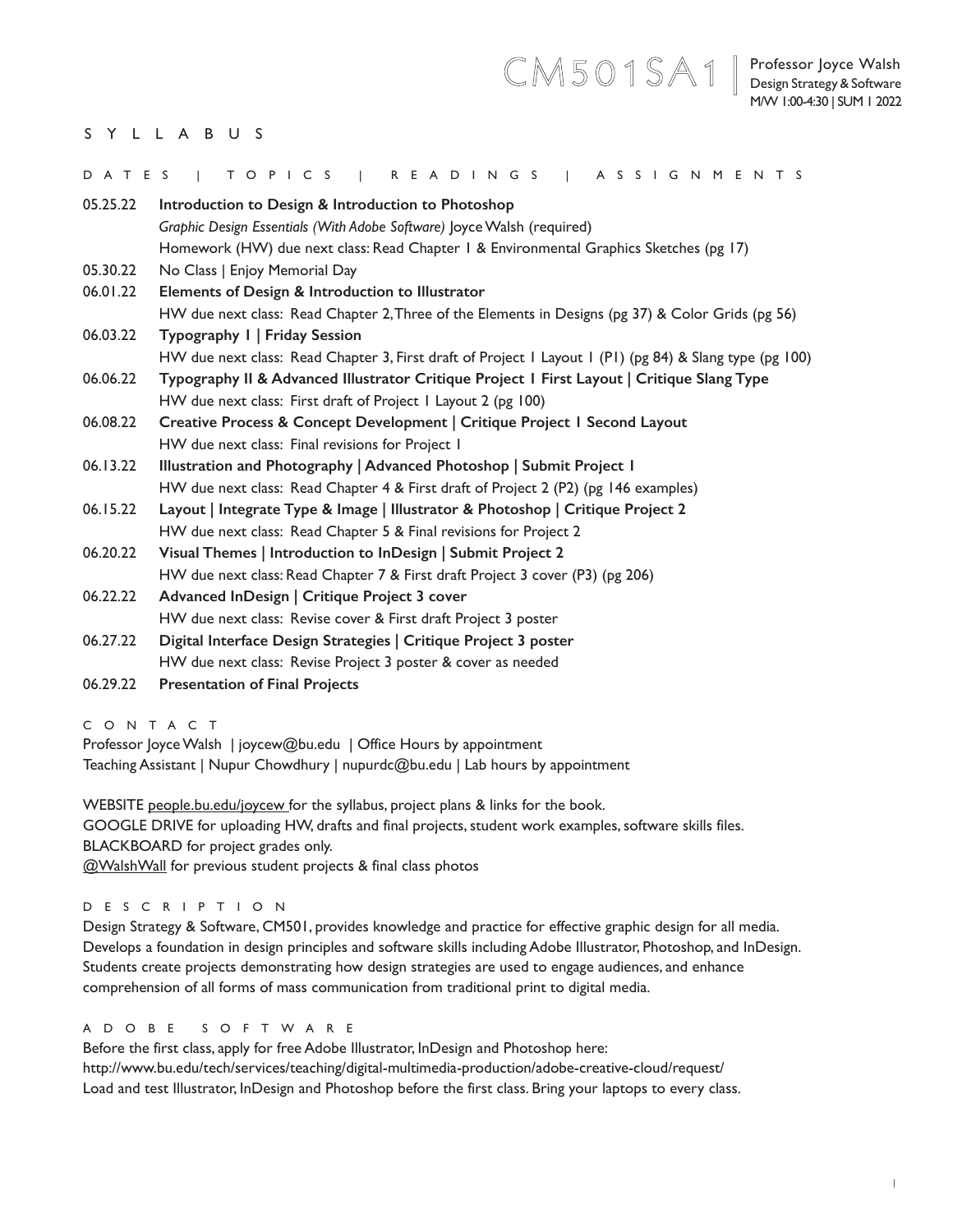#### Professor Joyce Walsh Design Strategy & Software M/W 1:00-4:30 | SUM 1 2022

CM501SA1**|**

## SYLLABUS

#### PROJECTS | CLASS WORK | HW | GRADES

#### PROJECTS

The three projects are designed for students to demonstrate their developing knowledge of principles governing design, strategies for effective visual communication, and to build a strong foundation in creative software skills.

Projects become more complex as we progress through the semester.

P1 The first project will emphasize typography and color knowledge while learning Illustrator skills.

P2 The second project will add images and layout strategies while learning Photoshop and Illustrator skills.

P3 The third project involves visual themes, which includes all of the topics students have learned: color,

type, images, layout, and graphic elements. Students establish visual themes throughout multiple formats for this final project while developing expertise using InDesign, Illustrator and Photoshop.

#### D I S C U S S I O N S &

## READINGS

In addition to project work, slide lecture-discussions and required readings introduce students to many notable works in the arts, both historical and contemporary. These works reveal graphic design history and their cultural contexts. Examples include the Caves at Lascaux, the history of the development of the symbols of the western alphabet, and Müller-Brockmann's application of the Golden Section with the emergence of International Style.

### I N - C L A S S &

## HOMEWORK ASSIGNMENTS

In-class and homework assignments reinforce design principles, strategies and understanding of contemporary and historical design, while learning new software. As students develop software skills, they reiterate design knowledge in a variety of ways, deepening their understanding of both areas. For example, throughout the semester, students design and write evaluative analyses using design vocabulary, while developing new software skills.

Class participation and completion of in-class assignments and homework comprise 25% of the final grade.

## PRINTING

To print in the lab: http://www.bu.edu/comtech/students/laptop-information/how-to-print-from-a-laptop/

## SUPPLIES

Sketchbook, black marker, thumb or external drive (for backups). Before the first class apply for, download and test Adobe software (see note on pg 1).

#### GRADES

Attendance during class time is required. Asynchronous students watch all class videos and meet weekly during office hours. Project grades are posted on Blackboard. Final semester grades are posted on the Student Link.

The three projects are weighted equally and account for 75% of the final grade.

Class participation and completion of in-class assignments and homework comprise 25% of the final grade. No late class work or homework is accepted. Late projects will be penalized 10% for each class past the due date.

Letter grade numeric values: A 100-95 | A- 94-90 | B+ 89-88 | B 87-84 | B- 83-80 | C+ 79-77 | C 76-74 | C- 73-70 | D 69-60 | 59-0 F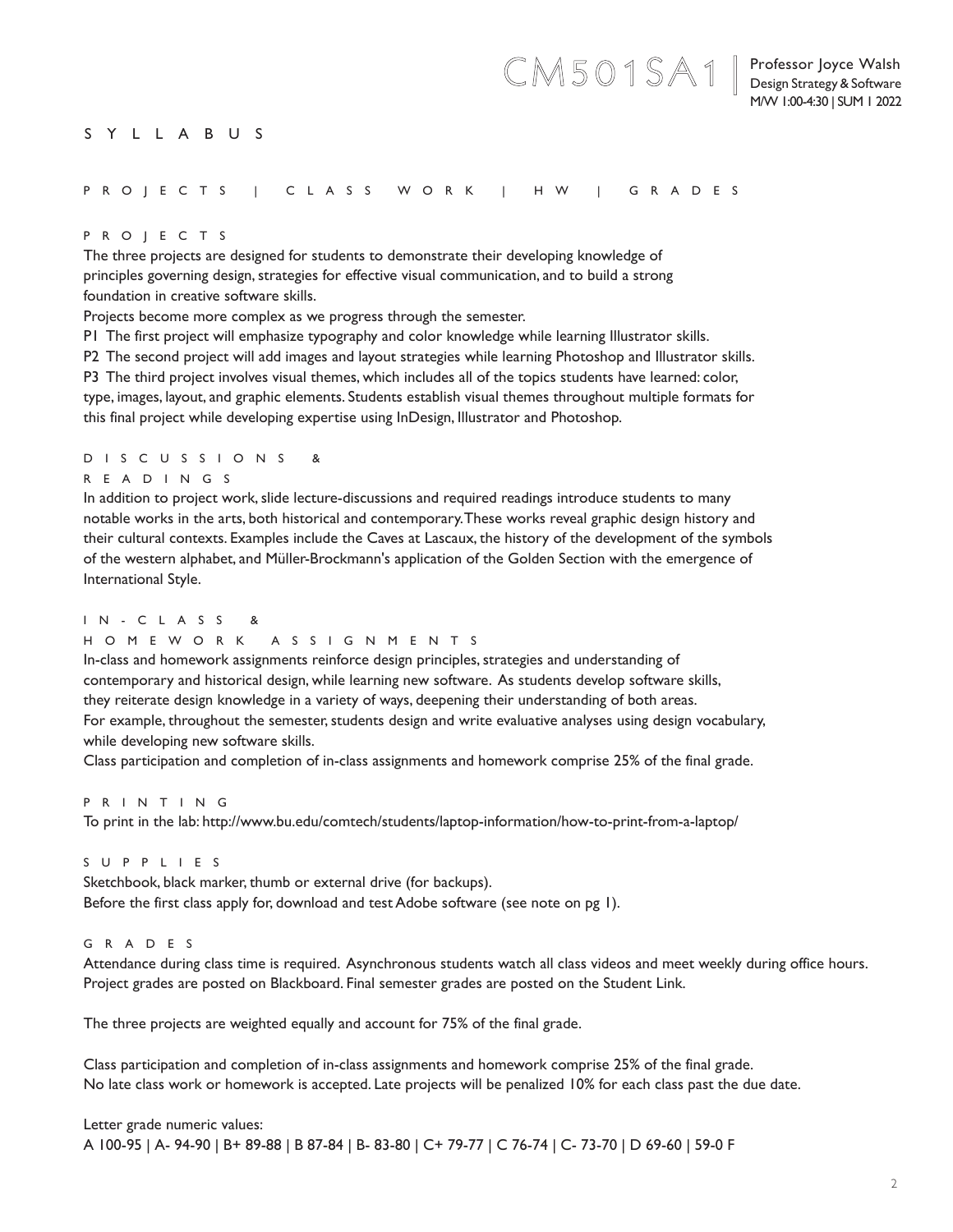Professor Joyce Walsh Design Strategy & Software M/W 1:00-4:30 | SUM 1 2022

## SYLLABUS

## ARTISTIC EXPRESSION | CREATIVITY /INNOVATION | DIGITAL/MULTIMEDIA EXPRESSION

CM501SA1**|**

### BU HUB LEARNING OUTCOMES

#### AESTHETIC EXPLORATION {AE}

- 1| Students will demonstrate knowledge and appreciation of notable works in literature and/or the arts, including the cultural contexts in which those works were created, and be able to identify their ongoing significance and relevance.
- 2| Students will demonstrate the reasoning skills and vocabulary necessary to interpret a work of art (literature, music, visual arts, etc.).
- 3| Students will produce evaluative, analytical, or creative works that demonstrate an understanding of the characteristics—such as genres, modes, styles, and cultural history– of at least one literary or artistic medium.

#### CREATIVITY/INNOVATION {CI}

- 4| Students will demonstrate understanding of creativity as a learnable, iterative process of imagining new possibilities that involves risk-taking, use of multiple strategies, and reconceiving in response to feedback, and will be able to identify individual and institutional factors that promote and inhibit creativity.
- 5| Students will be able to exercise their own potential for engaging in creative activity by conceiving and executing original work either alone or as part of a team.

#### DIGITAL/MULTIMEDIA EXPRESSION {DME}

- 6| Students will be able to craft and deliver responsible, considered, and well-structured arguments using media and modes of expression appropriate to the situation.
- 7| Students will be able to demonstrate an understanding of the capabilities of various communication technologies and be able to use these technologies ethically and effectively.
- 8| Students will be able to demonstrate an understanding of the fundamentals of visual communication, such as principles governing design, time-based and interactive media, and the audio-visual representation of qualitative and quantitative data.

# C O U R S E O B J E C T I V E S & R E Q U I R E M E N T S

## Students will learn:

- 1 Design strategies for effectively engaging audiences and enhancing communication in all forms of media. {AE, CI, DME}
- 2 The fundamentals of visual communication by participating in lectures & critiques, completing design projects, homework & in-class assignments. {AE, CI, DME}
- 3 The creative process and concept development strategies used in solving design problems. {CI}
- 4 Analytical skills emphasizing the use of objective criteria, design vocabulary and technical terminology. {AE}
- 5 To improve verbal communication of visual concepts and terminology during slide lecture discussions and critiques. {AE}
- 6 How to design and produce communication for all media using creative software. {AE, CI, CME}
- 7 Effective and ethical use of creative software including Photoshop, Illustrator and InDesign. {DME}
- 8 The capabilities of Adobe Photoshop, Illustrator and InDesign. {DME}
- 9 While completing four design projects using creative software independently, outside of class time. {AE, CI, DME}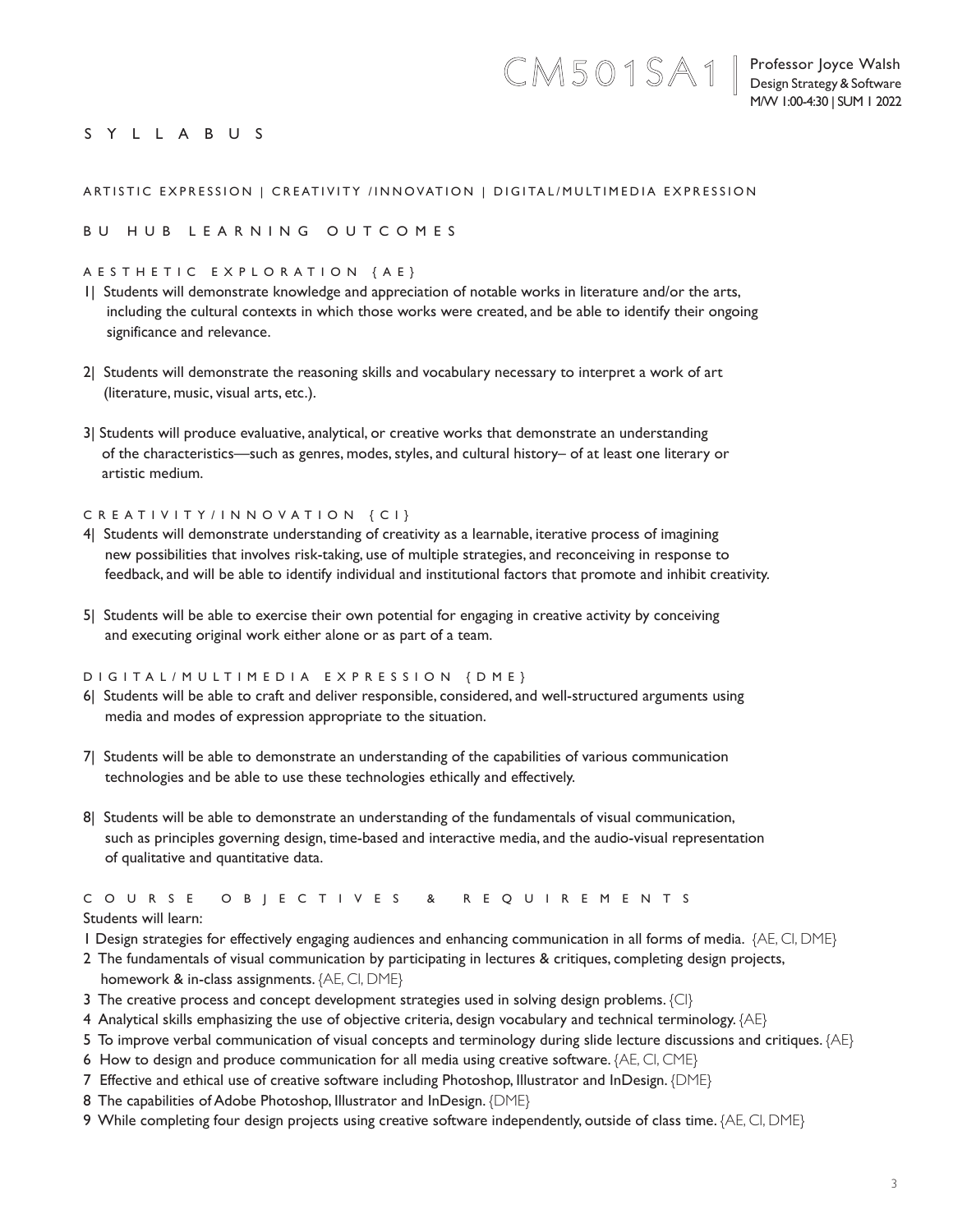## SYLLABUS

CM501SA1**|**

| R E Q U I R E D                                                                                              |
|--------------------------------------------------------------------------------------------------------------|
| Graphic Design Essentials: Skills, Software and Creative Strategies, Joyce Walsh                             |
| Available at the bookstore, Amazon and the publisher's website for printed or for the best digital versions: |
| Bloomsbury: https://www.bloomsbury.com/us/graphic-design-essentials-9781350075047/                           |
|                                                                                                              |
| A D D I T I O N A L<br>R E A D I N G S                                                                       |
| Class I Introduction to Design                                                                               |
| Graphic Design Essentials: Skills, Software and Creative Strategies, Chapter 1<br>*                          |
| loyce Walsh website for syllabus, project plans, and book pdf   people.bu.edu/joycew<br>*                    |
| Class 2 Elements of Design                                                                                   |
| Graphic Design Essentials, Chapter 2<br>*                                                                    |
| The Complete Color Harmony Pantone Edition, Leatrice Eiseman, Rockport                                       |
| Communication Arts   www.commarts.com/                                                                       |
| Class 3 Typography                                                                                           |
| Graphic Design Essentials, Chapter 3<br>*                                                                    |
| Elements of Typographic Style, Robert Bringhurst, Hartley & Marks Publishers                                 |
| Never Use Futura, Douglas Thomas, Princeton Architectural Press                                              |
| Typography Timeline   http://www.counterspace.us/typography/timeline/                                        |
| Free Fonts   https://www.dafont.com/                                                                         |
| Class 5 Concept Development and the Creative Process                                                         |
| Ethan Hawke   Give yourself Permission to Be Creative   https://www.youtube.com/watch?v=WRS9Gek4V5Q          |
| Debbie Millman   Podcasts about design   https://www.designmattersmedia.com/designmatters                    |
| Abstract   Documentaries about Creativity in Design   https://www.netflix.com/title/80057883                 |
| Andy Goldsworthy, A Collaboration With Nature, Harry N. Abrams, Inc. Publishers                              |
| Class 6 Illustration and Photography                                                                         |
| Graphic Design Essentials, Chapter 4<br>*                                                                    |
| The Picture Book, Angus Hyland, Laurence King Publishing                                                     |
| Image banks   www.masterfile.com/   Unsplash Free Hi-res photography: https://unsplash.com/                  |
| Class 7 Layout                                                                                               |
| Graphic Design Essentials:, Chapter 5<br>*                                                                   |
| Making and Breaking the Grid, Timothy Samara, Rockport                                                       |
| Grid Systems in Graphic Design, Josef Müller-Brockmann                                                       |
| Class 8 Logos                                                                                                |
| Graphic Design Essentials, Chapter 6<br>*                                                                    |
| Logo, Michael Evamy, Laurence King Publishing                                                                |
| Pentagram Design Identities   https://www.pentagram.com/work/discipline/brand-identity                       |
| Famous Logos   https://www.fastcompany.com/1672666/the-worlds-most-famous-logos-organized-by-visual-theme#1  |
| Class 9 Visual Themes                                                                                        |
| $\star$<br>Graphic Design Essentials, Chapter 7                                                              |
| Beauty, Sagmeister & Walsh, Phaidon                                                                          |
| Class 10 Digital Interface Design Strategies                                                                 |
| Communication Arts Interactive Gallery   https://www.commarts.com/gallery?d=interactive                      |
| WIX Best beginners web design platform   www.wix.com                                                         |
| * Required Reading                                                                                           |
|                                                                                                              |